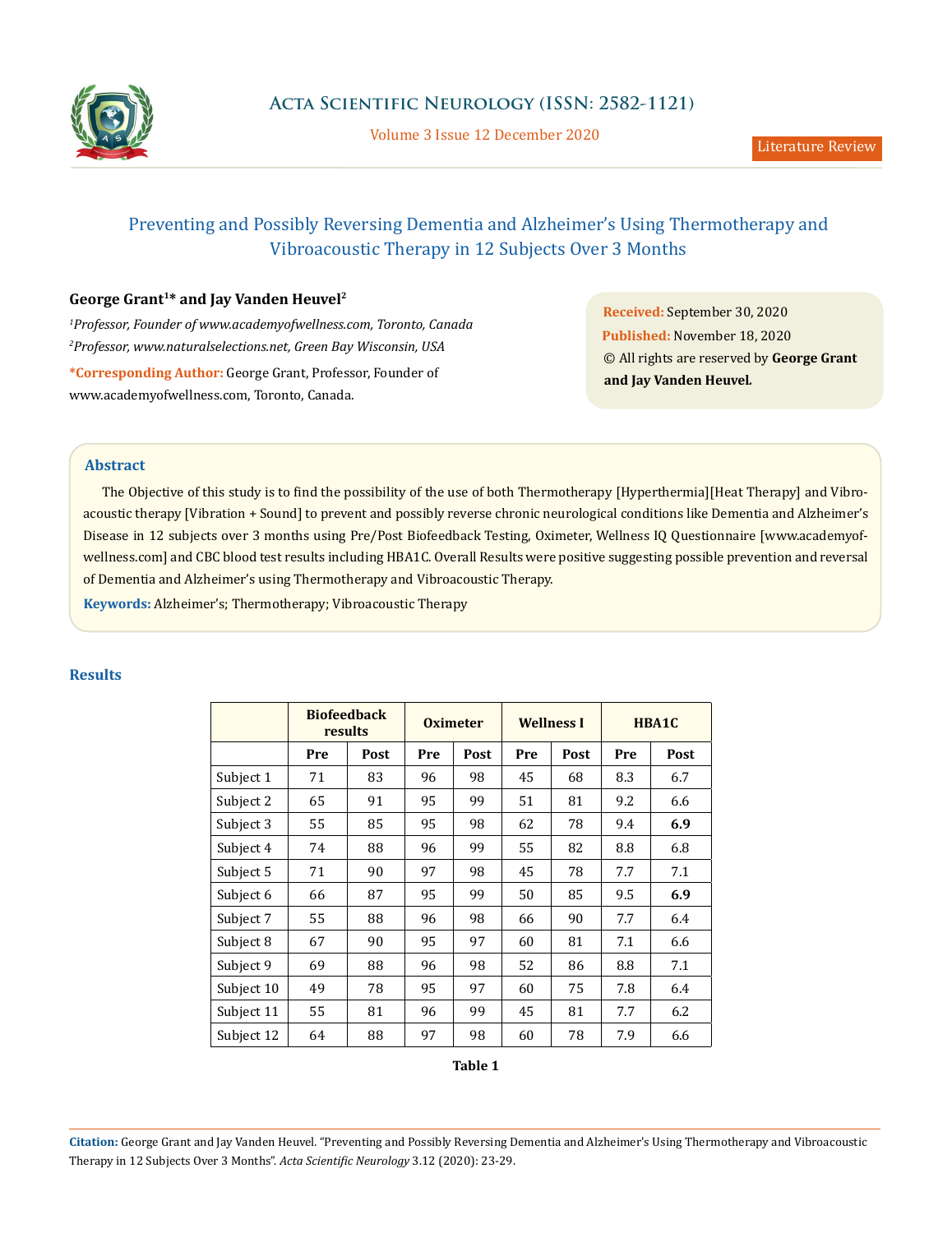#### **Discussion**

12 Subjects were randomly selected at Dr. George Grant Clinic in Richmond Hill, ON. Canada and Dr. Jay Vanden Heuvel Clinic at Green Bay, Wisconsin, USA. Subjects were asked to use the Thermotherapy and the Vibroacoustic Mats 2 hours daily and some subjects used also overnight during their sleep.

Subjects were tested using Quantum Resonance Biofeedback Device which test 39 main body organs using frequency measurements that correlates with CBS blood test by 95% based on previous published research.

The overall score range from 0 to 100% The higher the score, the better overall health. Subjects under 50% overall score may indicate health challenges including excess use of prescription and over the counter medications while subjects with overall score of over 80% indicated better health score. Our Olympic Athletes in Canada and USA must score above 95% in order for them to compete and have no complications during competitions. The Biofeedback test include Heart, Brain, Liver, Gall bladder, Kidney, Immune System, Male and Female organs/Hormones as well as 39 key organs.

The Oximeter test measure Oxygen  $[SPO<sub>2</sub>]$  which indicates blood flow and oxygen saturation. Levels below 95% indicates low blood flow, poor circulation and levels above 98% indicates excellent blood flow.

Wellness IQ at [www.academyofwellness.com](http://www.academyofwellness.com) measure lifestyle factors, Oxygenation, Hydration and other daily habits using 10 questions each worth 10 points Total 100. Score below 50% indicates poor Breathing/Blood Flow/ Poor Hydration/Poor Eating Habits. Score above 80% indicates excellent lifestyle habits.

CBC Blood test includes HBA1C measure the average blood sugar level over 3 months period. Levels above 10 indicates Diabetes and levels below 7 indicates healthy blood sugar levels.

It is shown in the results that after using the Thermotherapy and Vibroacoustic Therapy there is a statistical significant improvement at 0.05 confidence level suggesting that these natural treatment increases blood flow [Oxygenation]; decrease inflammation, reduces stress and improves deep sleep functions as demonstrated in previous published studies to prevent and possibly reverse the symptoms of Dementia and Alzheimer's.

#### **Literature Review**

Thermotherapy and Vibroacoustic therapy increases blood flow to the brain as well as BDNF [Brain Derived Neurotrophic Factor] which increases neurons and neurotransmitters such as Dopamine and GABA that potentially prevent Dementia and Alzheimer's [11].

24

The increased blood flow to the brain similar to regular exercise using Thermotherapy and Vibroacoustic Therapy help prevent Dementia and Alzheimer's [11].

The BioAcoustic Mat™ is useful for

- Stress reduction
- **Entraining**
- Physical and auditory stimulation
- Music therapy.

We Recommend the use the BioAcoustic Mat™ in conjunction with the Biomat® for optimal performance to provide Vibration Therapy, Sound Therapy and Thermotherapy to help increased blood flow to the brain, increase BDNF and possibly prevent and reverse Dementia [10].

 The brain is akin to the universe with as many connections as there are stars in the universe. Inside the cranium houses a mass of neurons made up of astrocytes-star shaped bodies. Tens of billions of them. Coming to life with energy and consciousness. It determines reason, interprets emotions like love, to appreciate and help create art and music. To express empathy. To store and pull up our most important human connections by memory. These are just a few of the marvelous and mysterious functions. And no one wants to lose any of those functions. But 50 million worldwide do.

First noted in 1906 by German physician Alois Alzheimer. It is now seen as a disease of genetics (i.e. APOE4 gene). No one wants to earn Alzheimer's' Disease (AD). Yes earn it.

There is a lot more to be discovered but better known are precise places in the brain it strikes. Rampaging proteins that give it power to take over with cascades of breakdowns. Modern medicine is trying to control it. The long-term goal should be prevention. A cure is a long way off. The purpose of this study is to show vibrational therapy, thermotherapy, and acoustic therapy make powerful preventative measures in helping dementia and Alzheimer's with a non-invasive technique.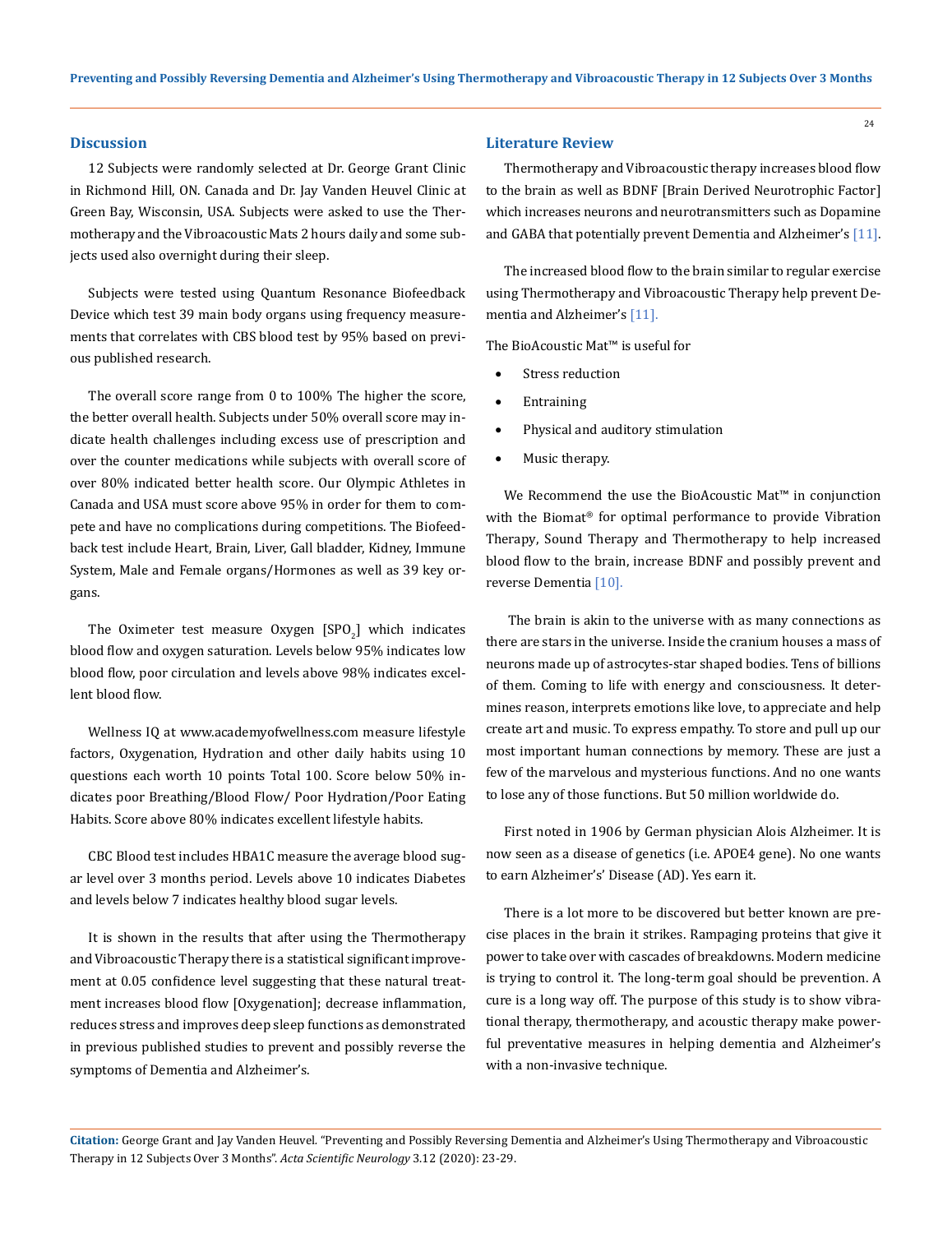We do know that people with these issues build up abnormal proteins called beta amyloid. They can form plaques outside of nerve cells. Even inside the brain cells called tau. Generally known as tangles.

Is this all related to genes or are their more epi-genetic influences at work? Epi-genetic is an influence that triggers a genome to express itself. A predisposing factor can trigger a genome to manifest into a por outcome. Such as abnormal blood sugars. Which can deter the life of the cell and create a condition form lifestyle. There is plenty of evidence now that abnormal blood sugars may be isolated to only cells in the brain. Now regarded as diabetes type III. Like cells in a person with diabetes type II, the brain cells slow or even stop responding to natural insulin levels from the body. People with dementia and Alzheimer's brain cells lose their ability to break down sugars using insulin. Which is where energy for the brain cells comes from in the first place. Without proper energy conversion the cells are compromised. Poor sleep also compromises the detoxification aspect of removal of waste in brain while sleeping and all this complicates matters.

Dementia itself comes in many forms. The most common of course, is Alzheimer's itself. The second is vascular dementia. Which is decreased blood flow.

Again, poor sleep is a powerful generator of these issues and is being heavily studied as well. It also stands to reason healthy eating, stress reduction, proper gut health, and circulation are prime areas of prevention and stabilization.

According to Majid Fotuhi, Harvard neurologist who specializes in prevention, new lifestyle techniques such as exercise, targeted training, diet, quality sleep, and stress reduction all show reduced levels of tau. He states "improve the health of the heart, and you improve the health of the brain".

Sound prevention when you consider the Brain requires a lot of oxygen. The brain itself uses 20% of the blood pumped by the heart. Neurons deprived of proper oxygen levels, do not work as well and maybe become tangled in time.

A randomized controlled trial from the 2016 Alzheimer's Association conference showed even sedentary elderly people improve with exercise. Thermotherapy has been shown to improve blood flow. Imagine helping prevent cognitive decline by sleeping or resting on bioacoustics and thermotherapy mats.

Studies show it can be prevented. That is the only rational approach to AD because the expensive drugs do not work.

How can it be prevented? The answer is by addressing the same factors that lead to heart problems, that is, by optimizing how your neurons metabolize. It is all about how we fuel, increase blood flow, and build our cells through nutrition, how they detoxify, how we avoid outside toxins, and how we use said neurons.

It is very distressing to see these simple facts ignored while we are bombarded by TV commercials about ineffective drugs.

Even as early as 2002, the risk showed it can be reduced by treating high blood pressure, blood sugar balance, weight reduction, and lipid reductions. It went largely ignored in favor of pharmaceutical approaches [1-19].

The AP (6/22, Neergaard) reports that even though "there are no proven ways to stave off mental decline or dementia, but a new report says there are hints that exercise, controlling blood pressure and some forms of brain training might offer help". The National Academies of Sciences, Engineering and Medicine said in a report released that came in response to a National Institute on Aging (NIA) request.

USA Today (6/22, Toy) reports, "The report's findings line up with the Alzheimer's Association's findings from two years ago" said Keith N. Fargo, the association's director of Scientific Programs and Outreach. At that time, "the organization published its own review and identified two things that could help minimize the risk of cognitive decline". Those two things were "'increasing physical activity and improving cardiovascular health".

USA Today (7/27/16) reports several new studies presented at the Alzheimer's Association International Conference in Toronto confirmed that "living a healthy, non-smoking, socially active and interesting life remains the best way to prevent dementia". Moreover, research shows there are currently no "medications that can prevent the fatal disease or extend the lives of the more than 5 million Americans currently suffering from Alzheimer's". However, the piece notes that one class of drugs, cholinesterase inhibitors such as the drug Aricept, can delay or reduce symptoms in some people.

Since about 2018. Alzheimer's disease has been from time to time referred to as "type III" diabetes. Though that may not make much sense, there is a problem with insulin usage. Brown univer-

25

**Citation:** George Grant and Jay Vanden Heuvel*.* "Preventing and Possibly Reversing Dementia and Alzheimer's Using Thermotherapy and Vibroacoustic Therapy in 12 Subjects Over 3 Months". *Acta Scientific Neurology* 3.12 (2020): 23-29.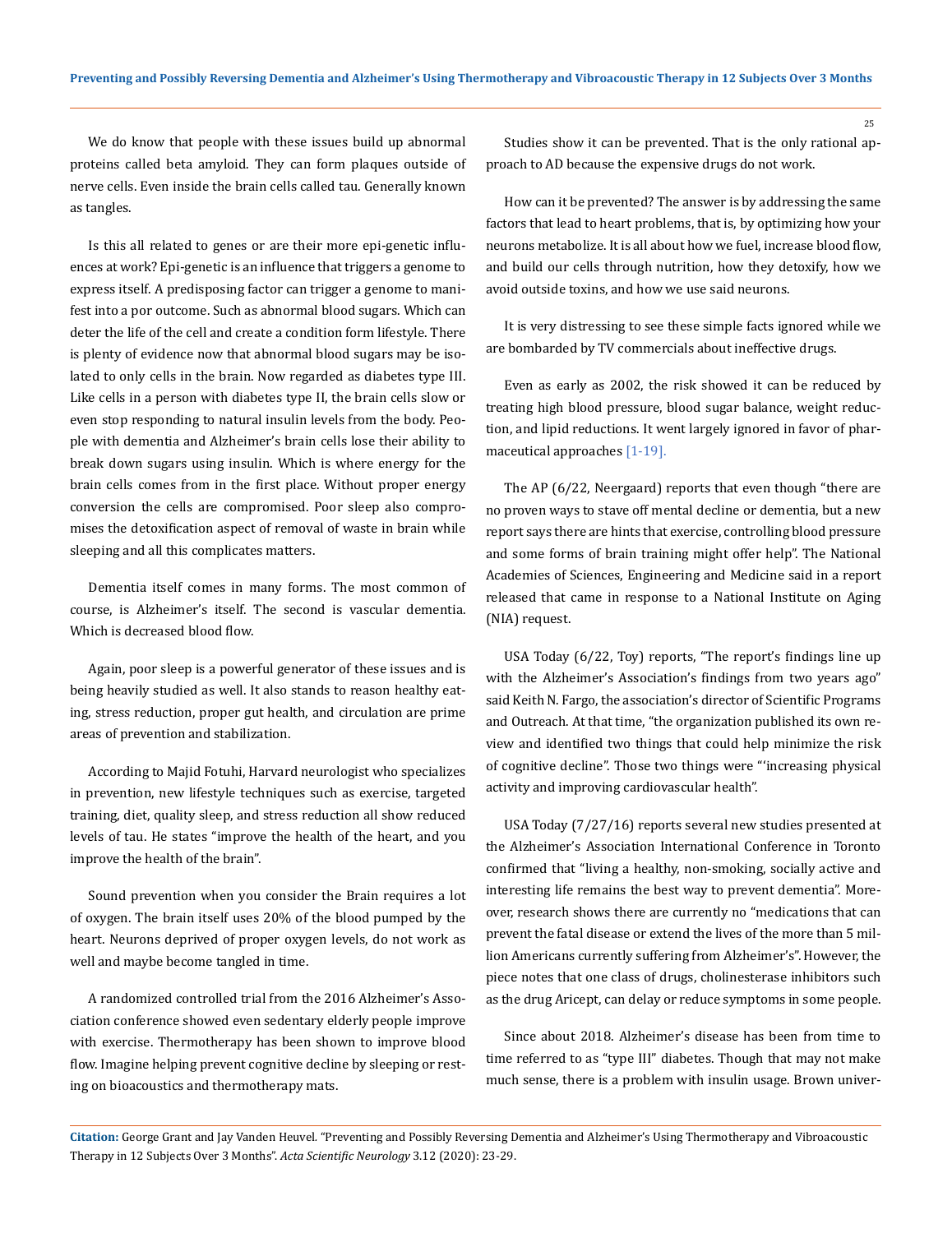sity was first to denote this. Type 1 diabetes is an autoimmune disease. Type II diabetes is a chronic disease caused by diet. Instead of another type of diabetes, although maybe appropriate, it is increasingly looking like Alzheimer's is another form of diabetes but mostly a side effect of a sugary, Western-style diet.

In some cases, the pathway from abnormal blood sugar to Alzheimer's leads through type 2 diabetes, but as a study and others show, that is not always the exact circumstances.

A longitudinal study, published in the journal *Diabetologia*, followed 5,189 people over 10 years and found that people with high blood sugar had a faster rate of cognitive decline than those with normal blood sugar-whether or not their blood-sugar level technically made them diabetic. This shows, the higher the blood sugar, the faster the cognitive decline. Went on to say, "Dementia is one of the most prevalent psychiatric conditions strongly associated with poor quality of later life", said the lead author, Wuxiang Xie at Imperial College London, via email. "Currently, dementia is not curable, which makes it very important to study risk factors".

Melissa Schilling, a professor at New York University, performed her own review of studies connecting diabetes to Alzheimer's in 2016. She sought to reconcile two confusing trends. People who have type 2 diabetes are about twice as likely to get Alzheimer's, and people who have diabetes and are treated with insulin are also more likely to get Alzheimer's, suggesting elevated insulin plays a role in Alzheimer's. In fact, many studies have found that elevated insulin, or "hyperinsulinemia", significantly increases your risk of Alzheimer's. So, ponder this. People with type 1 diabetes, who do not make insulin at all, are also thought to have a higher risk of Alzheimer's. How can both these be true?

Also, verbatim in this study, Schilling posits this happens because of the insulin-degrading enzyme. A product of insulin that breaks down both insulin and amyloid proteins in the brain—the same proteins that clump up and lead to Alzheimer's disease. People who do not have enough insulin, like those whose bodies' ability to produce insulin has been tapped out by diabetes, are not going to make enough of this enzyme to break up those brain tangles. Meanwhile, in people who use insulin to treat their diabetes and end up with a surplus of insulin, most of this enzyme gets used up breaking that insulin down, leaving not enough enzyme to address those amyloid brain clumps (tangles).

According to Schilling, this can happen even in people who do not have diabetes yet—who are in a state known as "prediabetes". It simply means your blood sugar is higher than normal, and it is something that affects roughly 86 million Americans.

Schilling is not primarily a medical researcher. But Rosebud Roberts, a professor of epidemiology and neurology at the Mayo Clinic, agrees.

In 2012, Roberts did a stud that broke nearly 1,000 people down into four groups. Based on how much of their diet came from carbohydrates. The group that consumed the most carbs had an 80 percent higher chance of developing mild cognitive impairment (on the way to dementia). The other group consumed a lot less. The stud went on to say, "people with mild cognitive impairment (MCI), can dress and feed themselves, but they have trouble with more complex tasks. Intervening in MCI can help prevent dementia".

Rebecca Gottesman, (Professor of Neurology/Johns Hopkins), cautions that the findings on carbs are not as well-established as those on diabetes. "It's hard to be sure at this stage, what an idea' diet would look like", she said. "There's a suggestion that a Mediterranean diet, for example, may be good for brain health".

But she says, "there are several theories out there to explain the connection between high blood sugar and dementia". Diabetes complications can weaken the blood vessels, potentially causing "mini-strokes". Directly causing various forms of dementia (vascular dementia). Overconsumptions of simple carbohydrates (sugars) can make cells, like in the brain, insulin resistant. In turn, could cause the brain cells to die. As already known, to be a leading cause of obesity. Also noted in this study, "extra fat in obese people releases cytokines, or inflammatory proteins that can also contribute to cognitive deterioration", Roberts said. In one study by Gottesman, obesity doubled a person's risk of having elevated amyloid proteins in their brains later in life.

Roberts said that "people with type 1 diabetes are mainly only at risk if their insulin is so poorly controlled that they have hypoglycemic episodes. But even people who do not have any kind of diabetes should watch their sugar intake", she said.

"Just because you don't have type 2 diabetes doesn't mean you can eat whatever carbs you want", she said. "Especially if you're not active". What we eat, she added, is "a big factor in maintaining con-

26

**Citation:** George Grant and Jay Vanden Heuvel*.* "Preventing and Possibly Reversing Dementia and Alzheimer's Using Thermotherapy and Vibroacoustic Therapy in 12 Subjects Over 3 Months". *Acta Scientific Neurology* 3.12 (2020): 23-29.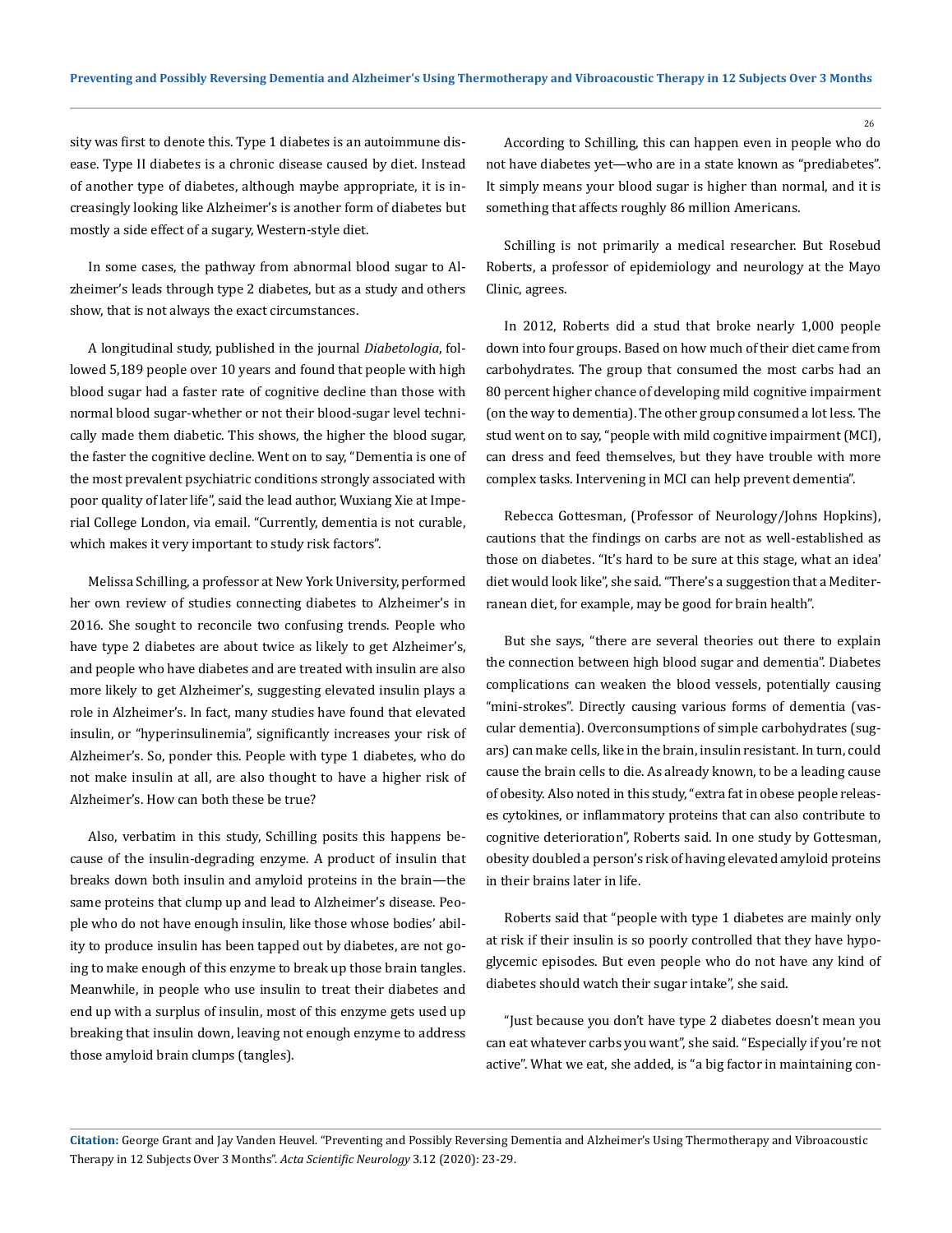27

trol of our destiny". Roberts stated this new study by Xie is interesting because "it also shows an association between prediabetes and cognitive decline".

As mentioned in this study, it is an important point that often gets forgotten when discussing Alzheimer's. Which went on to say, "It is such a horrible disease that it can be tempting to dismiss it as inevitable. And, of course, there are genetic and other, non-nutritional factors that contribute to its progression". As researchers point out, daily decisions about food are one risk factor we can control. Obviously, decisions we make while we are in our youth can affect our future cognitive health.

"Alzheimer's is like a slow-burning fire that you don't see when it starts", Schilling said. Time is the deciding factor in order, for clumps (tangles) to form. And cognition does decline/accelerate with those poor daily decisions. Schilling also stated, "By the time you see the signs, it's way too late to put out the fire".

Yes, abnormal blood sugars are now being a big component of brain health but what about other factors like gut health?

We now know that the microbiome of ourselves is a big part of brain health, cardiovascular, blood sugar control, hormones, and much more. The microbiome is a newly discovered organ. Brought to front stage by the human microbiome project in 2010. It has a huge effect on how we think, feel, and function. Trillions of bacteria, fungi, and viruses (yes we have a virome too). It has been found that helping our gut health (microbiome) recues inflammation. Improves our immune system and just discovered that certain bacteria in our gut only lives on GABA chemicals. Proof that bacteria affect our brains.

Even one species like *L. rhamnosus* dramatically alters GABA activity in mice. Again proof.

There are over 50 bacterial groups detected in the human gut microbiome to date. Two major groups are Bacteroidetes (plant lovers) and firmicutes (sugar lovers). It is obvious which one higher population of species would benefit the brain, the Bacteroidetes.

"The largest and most complex of our microbiomes is that of the gut, and disruptions in its delicate balance have been linked to virtually every disease that a person can suffer, from autism to cancer to dementia to cardiovascular and autoimmune diseases". According to Dr. Felice Gersh, M.D.

According to Univ. Cal. San Diego in 2010, bacteria employ electrical signaling in the same way brain cells do (new science). Bacteria may be ancient organisms but are far from primitive. Their clinical studies showed that they behave collectively! That bacteria share nutrients with neighbors, move as a colony, even committing suicide for the greater good of the colony. Having a direct effect on the immune system, metabolism, majority of chemicals and modifying the epigenome.

Speaking of metabolism, SCFA (short-chain fatty acids) are the metabolic post-products of the fermentation of fiber that are produced by the gut microbes. Making Acetic Acid, Butyric Acid which is absorbed by the host. Also, Vitamin B's, K, metabolizing bile acids, sterols, and xenobiotics. Suggesting the microbiome is like an endocrine organ.

This is important for numerous aspects of health, including the maintenance of optimal metabolic well-being, mood, and cognition, and the health of the immune system.

Our microbe germs are the immune system generators and more importantly linked to the brain.

For example, according other advanced microbial studies, bacterial peptides stimulate macrophages (Interleukin/Tumor Necrosis Factor). LPS (lipopolysaccharides) form from cell walls of gramnegative bacteria (most good probiotics are gram +). Increased LPS promotes pro-inflammatory (cytokines) concentrations. When this occurs our natural cortisol levels increase (stress induced). Resulting in but not limited to anxiety, depression, impaired long-term memory, and leaky gut.

This suggests a healthy gut is critical to our brain health.

At the Gut-Brain Relationship conference (2014), evidence was exposed that microbiome has a great influence on the brain itself. This can affect behavior good or bad. Shown to affect the Hypothalamic-Pituitary-Axis (HPA). The biggest effect? Improving sleep and decreasing stress/cortisol production (obesity).

The brain and the gut both develop from the same tissue in utero. They split into the enteric nervous system (ENS) and the central nervous system (CNS). Connected via cranial nerve 10 or the vagus nerve. A direct bi-directional communication system between the ENS and the CNS. We truly do have a "gut feeling". It's referred to as a second brain.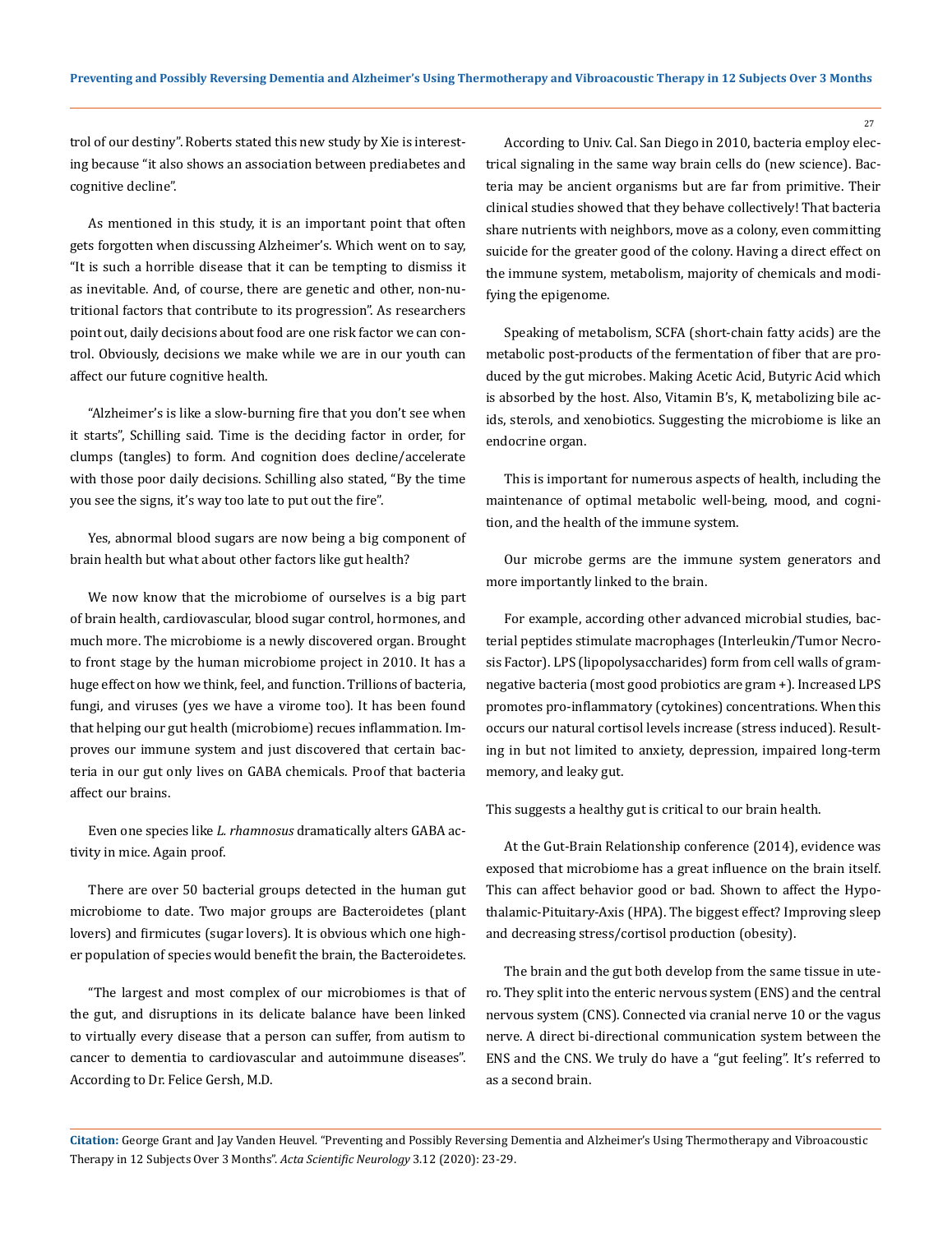Studies show gut microbiomes do have a significant influence on psychosis, mood, and behavior. Via communication along the gut-brain axis and the HPA axis. Research indicates exposure to stressful events "influences" the composition of the microbiome. Creating both short- and long-term effects.

This brain-gut axis (HPA) enables bottom-up signaling from the gut to the brain, and top-down signaling, whereby the brain influences secretory and motor function of the gastrointestinal tract (Vagus nerve X).

According to Dr Ralf Jager PhD, a scientific advisor with Pharmachem labs, "If balance of gut microbiota tips out of whack and into a state of dysbiosis-whether via gastrointestinal irritation or other causes-the ENS then appears to send signals to the CNS that can actually trigger changes in mood". Also notes "Certain probiotics have been shown to balance the gut microbiota and, consequently, improve brain health". Probiotics appear "to aid the response to a stressor by reducing levels of the stress hormone cortisol". They help keep us calm!

Not only is heart health = brain health, so is a good microbiome or second brain.

One other aspect to consider is BDNF (Brain-Derived Neurotrophic Factor). It is considered an important protein that influences brain function as well as the peripheral nervous system. BDNF influences a variety of functions. Helping prevent death of existing brain cells, inducing the growth of new neurons (neurogenesis) and synapses, and supporting cognitive function. Low levels of BDNF are often problematic and have been linked to Alzheimer's.

BDNF plays a role in neuroplasticity (allows cells in brain to compensate for injury). Increasing circulation (exercise or thermotherapy), reducing sugar intake, utilizing the sun and vitamin D, and increasing polyphenols are just some ways to bolster prevention.

Increasing endorphins (feel good chemicals) by increasing circulation also makes great brain sense.

### **Conclusion**

Everything discussed can be improved with thermotherapy, infrared sauna, negative ions, and music.

#### **Bibliography**

1. [https://news.google.com/newspapers?nid=1454&dat=2002](https://news.google.com/newspapers?nid=1454&dat=20020718&id=0A5PAAAAIBAJ&sjid=eR8EAAAAIBAJ&pg=6530,393045&hl=en) [0718&id=0A5PAAAAIBAJ&sjid=eR8EAAAAIBAJ&pg=6530,39](https://news.google.com/newspapers?nid=1454&dat=20020718&id=0A5PAAAAIBAJ&sjid=eR8EAAAAIBAJ&pg=6530,393045&hl=en) [3045&hl=en](https://news.google.com/newspapers?nid=1454&dat=20020718&id=0A5PAAAAIBAJ&sjid=eR8EAAAAIBAJ&pg=6530,393045&hl=en)

28

- 2. Sofi F., *et al*[. "Adherence to Mediterranean diet and health sta](https://www.bmj.com/content/337/bmj.a1344)tus: meta-analysis". *BMJ* [337 \(2008\): a1344.](https://www.bmj.com/content/337/bmj.a1344)
- 3. Morris MC., *et al*. "MIND diet slows cognitive decline with aging". *Alzheimers Dementia* 11 (2015): 1015-1022.
- 4. Morris MC., *et al*[. "MIND diet associated with reduced inci](https://www.ncbi.nlm.nih.gov/pmc/articles/PMC4532650/)[dence of Alzheimer's disease".](https://www.ncbi.nlm.nih.gov/pmc/articles/PMC4532650/) *Alzheimers Dementia* 11 (2015): [1007-1014.](https://www.ncbi.nlm.nih.gov/pmc/articles/PMC4532650/)
- 5. Estruch R., *et al*[. "Primary prevention of cardiovascular dis](https://www.nejm.org/doi/full/10.1056/NEJMoa1800389)[ease with a Mediterranean diet".](https://www.nejm.org/doi/full/10.1056/NEJMoa1800389) *The New England Journal of Medicine* [368 \(2013\): 1279-1290.](https://www.nejm.org/doi/full/10.1056/NEJMoa1800389)
- 6. Martinez-Lapiscina EH., *et al*[. "Mediterranean diet improves](https://pubmed.ncbi.nlm.nih.gov/23670794/)  [cognition: the PREDIMED-NAVARRA randomized trial".](https://pubmed.ncbi.nlm.nih.gov/23670794/) *Jour[nal of Neurology, Neurosurgery, and Psychiatry](https://pubmed.ncbi.nlm.nih.gov/23670794/)* 84 (2013): [1318-1325.](https://pubmed.ncbi.nlm.nih.gov/23670794/)
- 7. Suzanne M de la Monte., *et al*[. "Alzheimer's Disease Is Type 3](https://journals.sagepub.com/doi/abs/10.1177/193229680800200619)  Diabetes-Evidence Reviewed". *[Journal of Diabetes Science and](https://journals.sagepub.com/doi/abs/10.1177/193229680800200619) Technology* [2.6 \(2008\): 1101-1113.](https://journals.sagepub.com/doi/abs/10.1177/193229680800200619)
- 8. Fanfan Zheng., *et al*[. "HbA1c, diabetes and cognitive decline:](https://pubmed.ncbi.nlm.nih.gov/29368156/) [the English Longitudinal Study of Ageing".](https://pubmed.ncbi.nlm.nih.gov/29368156/) *Diabetologia* 61 [\(2018\): 839-848.](https://pubmed.ncbi.nlm.nih.gov/29368156/)
- 9. Unraveling Alzheimer's: Making Sense of the Relationship between Diabetes and Alzheimer's Disease (schilling).
- 10. Rosebud O Roberts., *et al*[. "Relative Intake of Macronutrients](https://pubmed.ncbi.nlm.nih.gov/22810099/) [Impacts Risk of Mild Cognitive Impairment or dementia".](https://pubmed.ncbi.nlm.nih.gov/22810099/) *Jour[nal of Alzheimer's Disease](https://pubmed.ncbi.nlm.nih.gov/22810099/)* 32.2 (2012): 329-339.
- 11. [https://www.cbsnews.com/news/alzheimers-risk-factors](https://www.cbsnews.com/news/alzheimers-risk-factors-study-obesity-heart-health/)[study-obesity-heart-health/](https://www.cbsnews.com/news/alzheimers-risk-factors-study-obesity-heart-health/)
- 12. N.E. Univ. Boston (Strandwitz) 7/2016.
- 13. Univ. Cal. San Diego Gurol Suel Collective colonies (2010).
- 14. [Sommer F and Bäckhed F. "The gut microbiota--masters of](https://www.nature.com/articles/nrmicro2974) [host development and physiology".](https://www.nature.com/articles/nrmicro2974) *Nature Reviews Microbiology* [11.4 \(2013\): 227-238.](https://www.nature.com/articles/nrmicro2974)
- 15. [Grant GF and Vanden Heuvel J P. "Literature Review on the](https://www.researchgate.net/publication/341871835_Literature_Review_on_the_Benefits_of_Thermotherapy_to_Boost_Immune_System_and_Reduce_Viral_Replication) [benefits of Thermotherapy to boost immune System and re](https://www.researchgate.net/publication/341871835_Literature_Review_on_the_Benefits_of_Thermotherapy_to_Boost_Immune_System_and_Reduce_Viral_Replication)duce viral replication". *[Acta Scientific Neurology Journal](https://www.researchgate.net/publication/341871835_Literature_Review_on_the_Benefits_of_Thermotherapy_to_Boost_Immune_System_and_Reduce_Viral_Replication)* 3.6 [\(2020\).](https://www.researchgate.net/publication/341871835_Literature_Review_on_the_Benefits_of_Thermotherapy_to_Boost_Immune_System_and_Reduce_Viral_Replication)